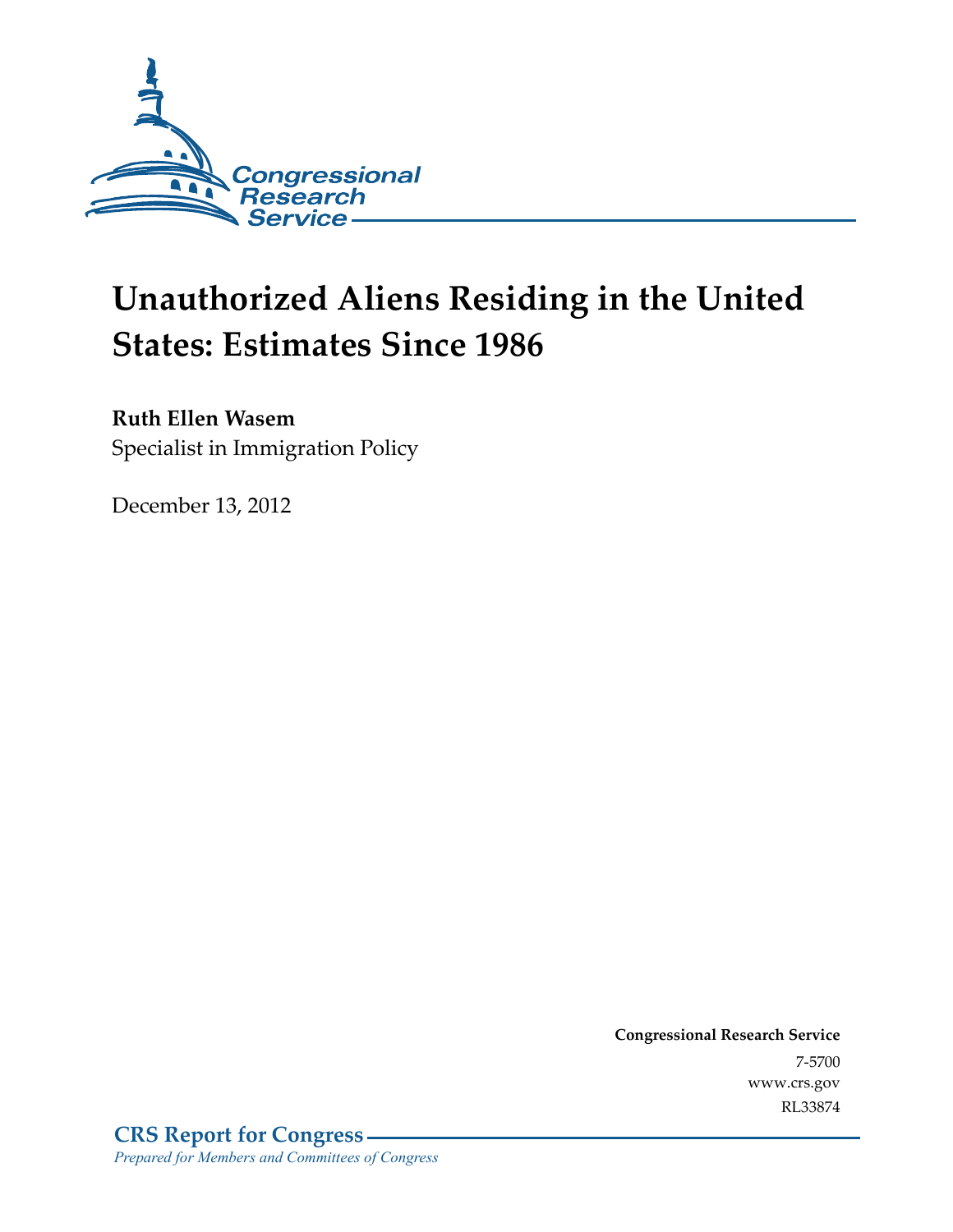## **Summary**

Estimates derived from the March Supplement of the U.S. Census Bureau's Current Population Survey (CPS) indicate that the unauthorized resident alien population (commonly referred to as *illegal aliens*) rose from 3.2 million in 1986 to 12.4 million in 2007, before leveling off at 11.1 million in 2011. The estimated number of unauthorized aliens had dropped to 1.9 million in 1988 following passage of a 1986 law that legalized several million unauthorized aliens. Jeffrey Passel, a demographer with the Pew Hispanic Research Center, has been involved in making these estimations since he worked at the U.S. Bureau of the Census in the 1980s.

Similarly, the Department of Homeland Security's Office of Immigration Statistics (OIS) reported an estimated 11.5 million unauthorized alien residents as of January 2011, up from 8.5 million in January 2000. The OIS estimated that the unauthorized resident alien population in the United States increased by 37% over the period 2000 to 2008, before leveling off since 2009. The OIS estimated that 6.8 million of the unauthorized alien residents in 2011 were from Mexico. About 33% of unauthorized residents in 2011 were estimated to have entered the United States since 2000, but the rate of illegal entry appears to be slowing. The OIS based its estimates on data from the U.S. Census Bureau's American Community Survey.

Although increased border security, a record number of alien removals, and high unemployment, among other factors, have depressed the levels of illegal migration in recent years, the number of unauthorized aliens residing in the United States remains sizeable. Research suggests that various factors have contributed to the ebb and flow of unauthorized resident aliens, and that the increase is often attributed to the "push-pull" of prosperity-fueled job opportunities in the United States in contrast to limited job opportunities in the sending countries. Accordingly, the economic recession that began in December 2007 may have curbed the migration of unauthorized aliens, particularly because sectors that traditionally rely on unauthorized aliens, such as construction, services, and hospitality, have been especially hard hit.

Some researchers also suggest that the increased size of the unauthorized resident population during the late 1990s and early 2000s is an inadvertent consequence of border enforcement and immigration control policies. They posit that strengthened border security curbed the fluid movement of seasonal workers. This interpretation, generally referred to as a caging effect, argues that these policies raised the stakes in crossing the border illegally and created an incentive for those who succeed in entering the United States to stay. More recently, some maintain that strengthened border security measures, such as "enforcement with consequences," coordinated efforts with Mexico to reduce illegal migrant recidivism, and increased border patrol agents, may be part of a constellation of factors holding down the flow.

The current system of legal immigration is cited as another factor contributing to unauthorized migration. The statutory ceilings that limit the type and number of immigrant visas issued each year create long waits for visas. According to this interpretation, many foreign nationals who have family in the United States resort to illegal avenues in frustration over the delays. Some researchers speculate that record number of alien removals (e.g., reaching almost 400,000 annually since FY2009) may cause a chilling effect on family members weighing unauthorized residence. Some observers point to more elusive factors when assessing the ebb and flow of unauthorized resident aliens—such as shifts in immigration enforcement priorities away from illegal entry to removing suspected terrorists and criminal aliens, or well-publicized discussions of possible "amnesty" legislation.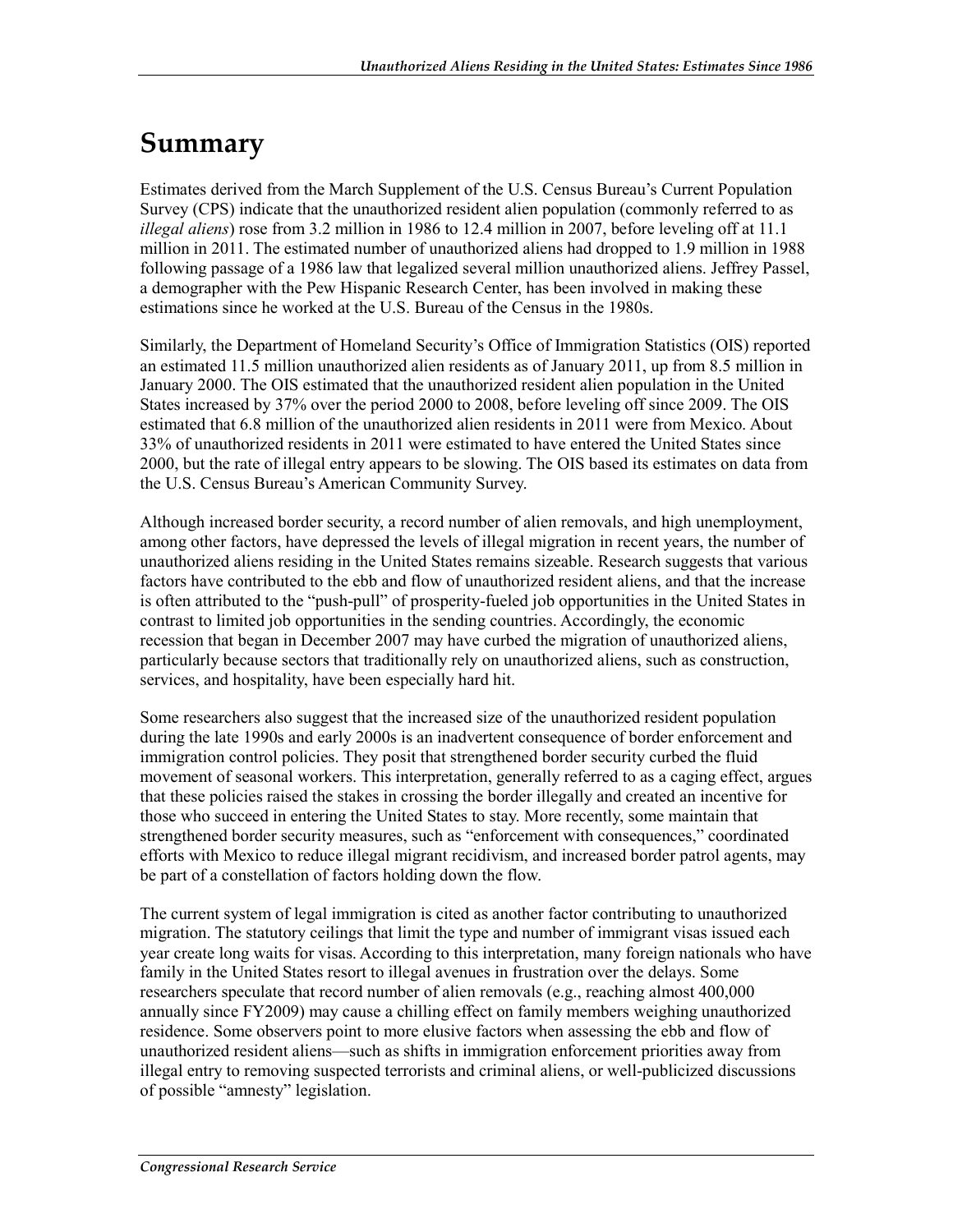## **Contents**

### **Figures**

| Figure 7. Age Distribution of Unauthorized Resident Aliens in 2011, by Gender |  |
|-------------------------------------------------------------------------------|--|
|                                                                               |  |

#### **Contacts**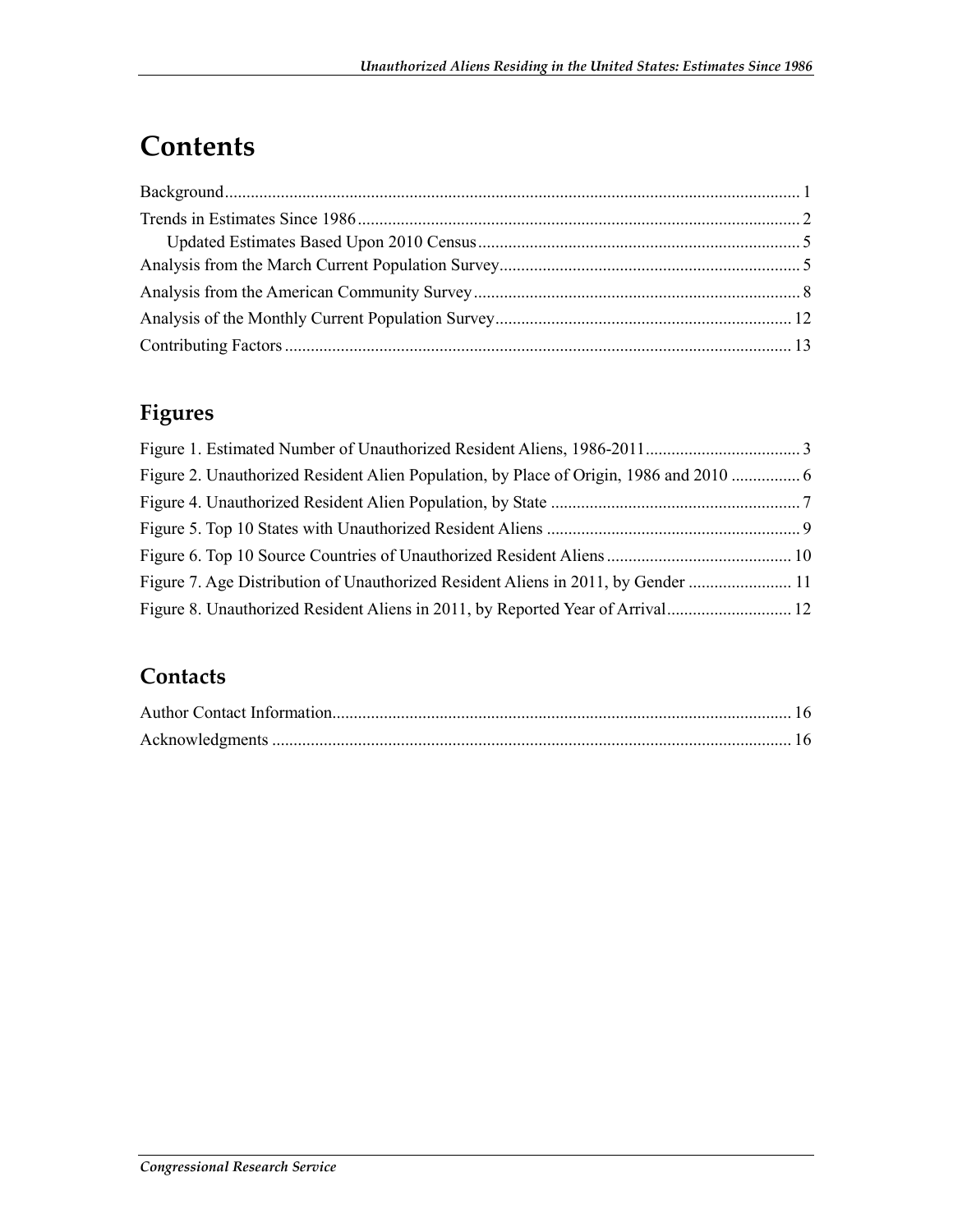## **Background**

The number of foreign-born people residing in the United States (an estimated 40 million) is at the highest level in our history and, as a portion of the U.S. population, has reached a percentage  $(12.9\%)$  not seen since the early  $20<sup>th</sup>$  century. <sup>1</sup> The actual number of unauthorized aliens in the United States is unknown. The three main components of the unauthorized resident alien population are (1) aliens who overstay their nonimmigrant visas,<sup>2</sup> (2) aliens who enter the country surreptitiously without inspection, and (3) aliens who are admitted on the basis of fraudulent documents. In all three instances, the aliens are in violation of the Immigration and Nationality Act (INA) and subject to removal.

The last major law that allowed unauthorized aliens living in the United States to legalize their status was the Immigration Reform and Control Act (IRCA) of 1986 (P.L. 99-603). Generally, legislation such as IRCA is referred to as an "amnesty" or a legalization program because it provides LPR status to aliens who are otherwise residing illegally in the United States. Among IRCA's main provisions was a time-limited legalization program, codified at Section 245A of the Immigration and Nationality Act, that enabled certain illegal aliens who entered the United States before January 1, 1982, to become LPRs.<sup>3</sup> It also had a provision that permitted aliens working illegally as "special agricultural workers" to become  $LPRs$ .<sup>4</sup> Nearly 2.7 million aliens established legal status through the provisions of IRCA.

How to address the estimated 11.5 million unauthorized aliens residing in the United States is perhaps the most controversial issue in the comprehensive immigration reform (CIR) debate. Reducing the population of unauthorized aliens living in the United States is a common goal, but disagreement about how to do so remains. Some proponents of CIR favor large-scale legalization proposals that would enable most unauthorized residents to become LPRs, if they meet specified conditions and terms as well as pay penalty fees. Some proposals to provide immigration relief to unauthorized aliens would target only particular subsets of this population, such as those with pathways to LPR status under current law (e.g., those with U.S. citizen or LPR family members or employers who have petitioned for them), or unauthorized aliens who were brought to the United States as children.<sup>5</sup> Others counter that Congress should not consider immigration relief or legalization until current laws are more reliably enforced. They also maintain that it would be unfair to reward unauthorized migrants at the expense of potential immigrants who are waiting to come legally and that legalization would serve as a magnet for future unauthorized migrant flows.<sup>6</sup>

 $\overline{a}$ 

<sup>&</sup>lt;sup>1</sup> The United States typically admits or adjusts about 1 million aliens annually, giving them the status of "legal permanent resident" (LPR), a term synonymous with the term *immigrant*. In addition to those foreign nationals who permanently reside legally in the United States, millions each year come temporarily on nonimmigrant visas, and some of these nonimmigrants (e.g., foreign students and intra-company business transfers) may reside legally in the United States for several years. It is also estimated that each year hundreds of thousands of foreign nationals overstay their nonimmigrant visas.

<sup>2</sup> See CRS Report RS22446, *Nonimmigrant Overstays: Brief Synthesis of the Issue*, by Ruth Ellen Wasem.

<sup>&</sup>lt;sup>3</sup> 8 U.S.C. §1255a.

<sup>4</sup> 8 U.S.C. §1160.

<sup>5</sup> CRS Report RL33863, *Unauthorized Alien Students: Issues and "DREAM Act" Legislation*, by Andorra Bruno.

<sup>6</sup> CRS Report R41207, *Unauthorized Aliens in the United States*, by Andorra Bruno.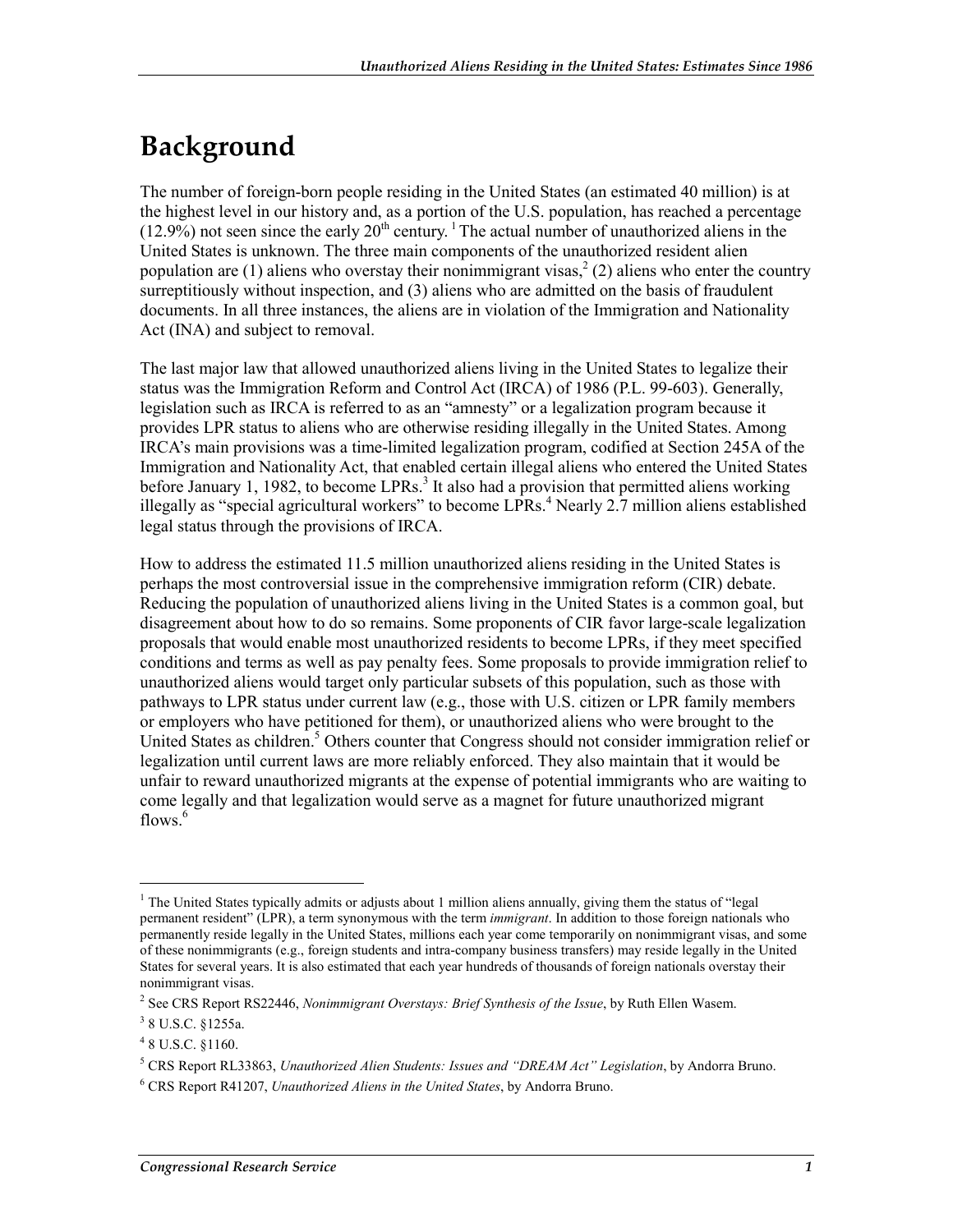This CRS report presents data estimating since 1986 the number of unauthorized aliens who have been living in the United States. There have been a variety of estimates of the unauthorized resident alien population over this period, sometimes with substantially different results. This report is limited to analyses of the Current Population Survey  $(CPS)^7$  conducted by the U.S. Census Bureau and the Bureau of Labor Statistics and of the American Community Survey (ACS)<sup>8</sup> conducted by the U.S. Census Bureau so that there are basic standards of comparison over time.<sup>9</sup> Because the CPS and the ACS are both sample surveys of the U.S. population, the results are estimates. Additionally, while the data distinguish between the foreign born who have naturalized and those who have not, they do not identify immigration status (e.g., legal permanent resident, refugee, temporary foreign worker, foreign student, unauthorized alien). Summaries of the detailed analyses of the March CPS, the ACS, and the monthly CPS are presented separately because each of these surveys is based on different questions and sample sizes.

### **Trends in Estimates Since 1986**

For a basis of comparison, **Figure 1** presents the estimate of 3.2 million unauthorized resident aliens in 1986 calculated by demographers Karen Woodrow and Jeffrey Passel, who worked for the U.S. Census Bureau at that time. As expected after the passage of IRCA, the estimate for 1988 dropped to 1.9 million.<sup>10</sup> According to demographer Robert Warren of the former Immigration and Naturalization Service (INS), the estimated unauthorized resident alien population grew to 3.4 million in 1992 and to 5.0 million in 1996.<sup>11</sup> By the close of the decade, the estimated number of unauthorized alien residents had more than doubled. Passel, now at the Pew Hispanic Center,

<sup>&</sup>lt;sup>7</sup> The U.S. Bureau of the Census conducts the CPS each month to collect labor force data about the civilian noninstitutionalized population. The March Supplement of the CPS gathers additional data about income, education, household characteristics, and geographic mobility for a larger sample—about 80,000 households. The CPS began collecting immigration data on the foreign born in 1994, and the first years were plagued by problems of weighting, particularly with the Asian population in the sample, and by over-reporting of naturalization by the foreign born. Most of these problems appear to have been resolved by 1996. For more information about the CPS, go to http://www.census.gov/cps/.

<sup>&</sup>lt;sup>8</sup> The American Community Survey (ACS) is a national sample survey that consists of non-overlapping samples from which the U.S. Census Bureau collects monthly household data over the course of a year. The Census Bureau fielded it along side the decennial census in 2000 and fully implemented it in 2005. For more information about the ACS, go to http://www.census.gov/acs/www/.

<sup>&</sup>lt;sup>9</sup> The demographers who conducted these analyses used some variant of a residual methodology to estimate the population (i.e., the estimated population remaining after citizens and authorized aliens are accounted for), another reason they were selected for this comparison. Demographers at the U.S. Census Bureau also have used a similar methodology to estimate the residual foreign born population in the 2000 decennial census, and they reported the following: "According to our calculations, the estimated residual foreign-born population counted in the 2000 census was 8,705,419. Assuming a 15-percent undercount rate yields a population of 10,241,669 in 2000." They point out that the category of residual foreign born includes "quasi legal aliens" (i.e., aliens without legal status who have petitions pending or court cases underway that potentially would give them LPR status), as well as unauthorized aliens, and thus should not be considered an official estimate of unauthorized resident aliens. U.S. Census Bureau, Population Division Working Paper 61, *Evaluating Components of International Migration: The Residual Foreign Born*, by Joseph M. Costanzo, Cynthia Davis, Caribert Irazi, Daniel Goodkind, and Roberto Ramirez (June 2002).

<sup>&</sup>lt;sup>10</sup> Karen Woodrow and Jeffrey Passel, "Post-IRCA Undocumented Immigration to the United States: An Analysis Based on the June 1988 CPS," in *Undocumented Migration to the United States*, by Frank D. Bean, Barry Edmonston, and Jeffrey Passel (RAND Corporation, 1990).

<sup>&</sup>lt;sup>11</sup> Annual Estimates of the Unauthorized Immigrant Population Residing in the United States and Components of *Change: 1987 to 1997*, by Robert Warren, Office of Policy and Planning, U.S. Immigration and Naturalization Service, September 2000.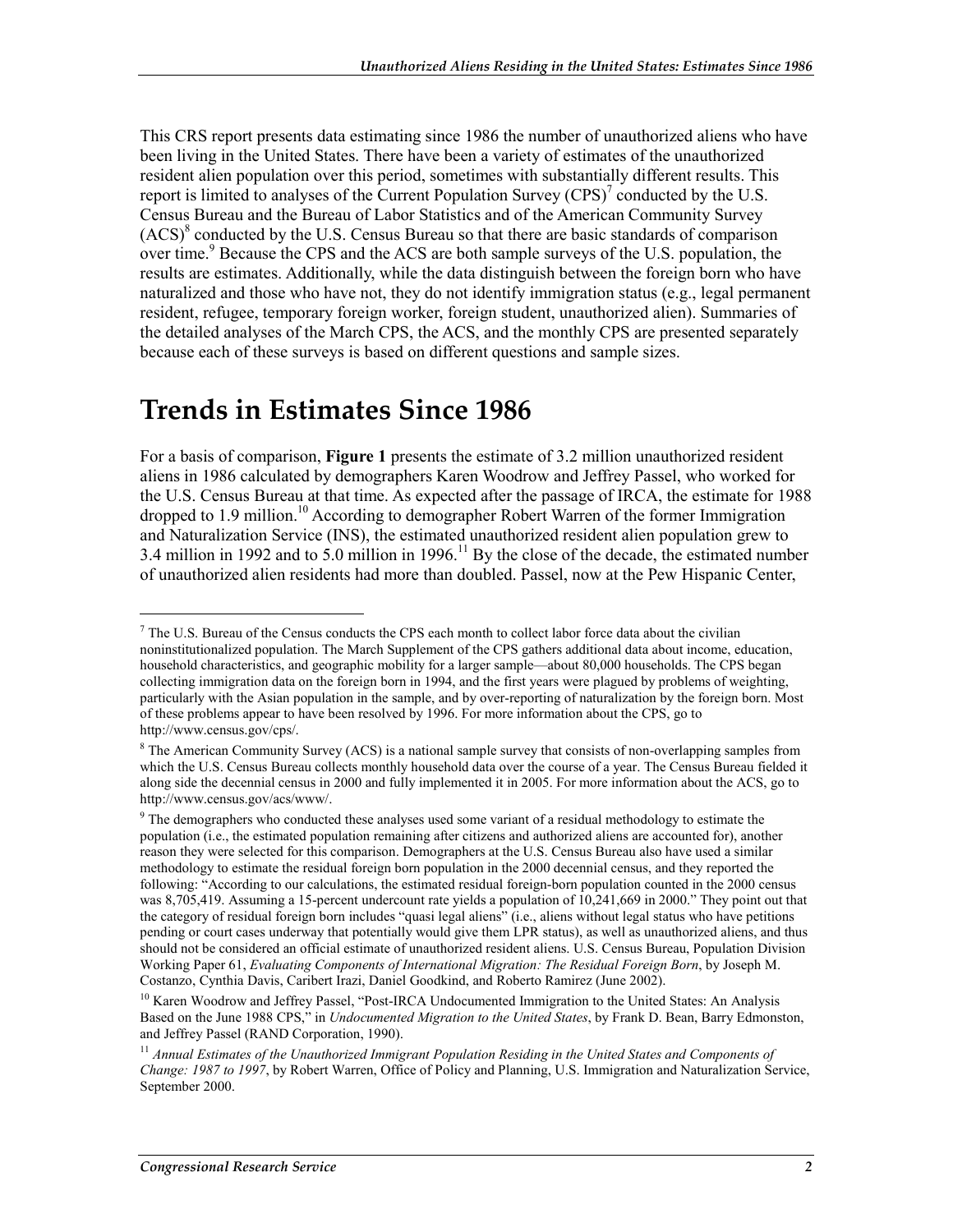estimated the unauthorized population in 2000 at 8.5 million, but this latter estimate included aliens who had petitions pending or temporary relief from deportation.<sup>12</sup>



**Figure 1. Estimated Number of Unauthorized Resident Aliens, 1986-2011** 

**Sources:** CRS presentation of analyses of U.S. Census and CPS data conducted by Karen Woodrow and Jeffrey Passel (1986 and 1990); Robert Warren (1996, 2000, and 2003); Jeffrey Passel, Randy Capps, and Michael Fix (2002); Passel and D'Vera Cohn (2008, 2010, 2011, 2012); Michael Hoefer, Nancy Rytina, and Bryan Baker (2009, 2010, 2011, 2012).

**Note**: 2010\* indicates that Hoefer, Rytina, and Baker revised their 2010 estimate after data from the 2010 Census of Population was released.

Subsequently, Warren estimated that there were 7.0 million unauthorized aliens residing in the United States in 2000. As depicted in **Figure 1**, he also revised his earlier analyses using the latest CPS and estimated that there were 3.5 million unauthorized aliens living in the United States in 1990 and 5.8 million in 1996. Warren excluded "quasi-legal" aliens (e.g., those who had petitions pending or relief from deportation) from his estimates.<sup>13</sup> By 2002, the estimated number of unauthorized resident aliens had risen to 9.3 million.<sup>14</sup> During the first decade after IRCA,

<sup>&</sup>lt;sup>12</sup> U.S. Congress, House Committee on the Judiciary, Subcommittee on Immigration and Claims, *Hearing on the U.S. Population and Immigration*, August 2, 2001.

<sup>13</sup> U.S. Immigration and Naturalization Service, *Estimates of the Unauthorized Immigrant Population Residing in the United States, 1990 to 2000*, January 31, 2003.

<sup>&</sup>lt;sup>14</sup> The Urban Institute, *Undocumented Immigrants: Facts and Figures*, by Jeffrey Passel, Randy Capps, and Michael Fix, January 12, 2004.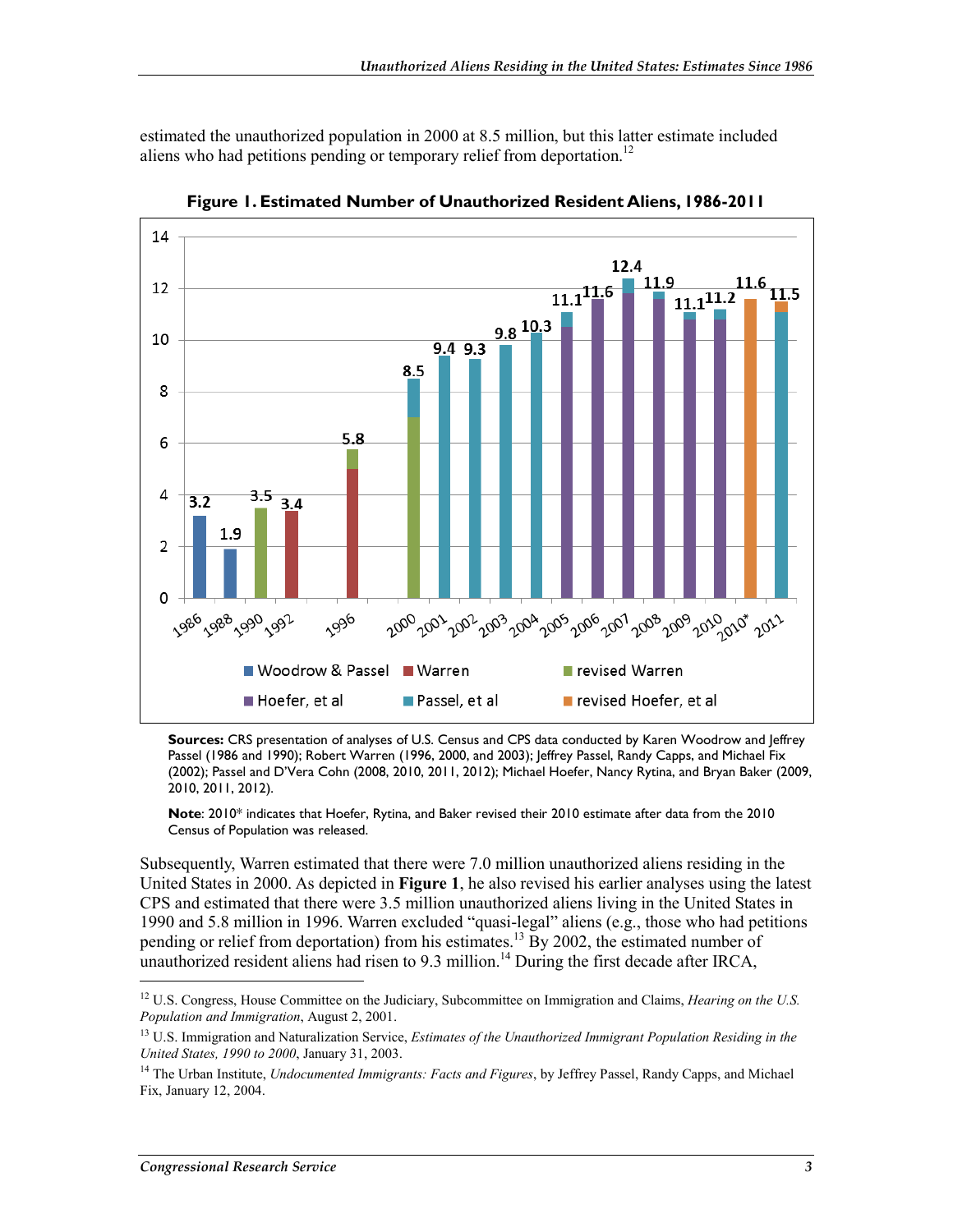researchers projected that the net growth in unauthorized aliens had averaged about 500,000 annually; analyses done during the early 2000s estimated the average growth at 700,000 to 800,000 unauthorized alien residents annually.<sup>15</sup>

The estimated number of unauthorized alien residents peaked in 2007, when Passel estimated that there were 12.4 million unauthorized alien residents in the United States (**Figure 1**). The confidence intervals around the 12.4 million estimate ranged from a low of 11.9 million to a high of 12.9 million. "Thus, average annual growth over the 5-year period since 2000 was more than 500,000 per year. This number reflects the number of new unauthorized migrants arriving minus those who either die, return to their country of origin, or gain legal status."<sup>16</sup>

Michael Hoefer, Nancy Rytina, and Bryan C. Baker of the Department of Homeland Security's (DHS's) Office of Immigration Statistics (OIS) published their 2007 estimates of the unauthorized resident alien population from the American Community Survey (ACS) of the U.S. Census Bureau and yielded results consistent with Passel's estimates.

An estimated 11.8 million unauthorized immigrants were living in the United States in January 2007 compared to 8.5 million in 2000 (Hoefer, Rytina, and Campbell, 2006). Between 2000 and 2007, the unauthorized population increased 3.3 million; the annual average increase during this period was 470,000. Nearly 4.2 million (35 percent) of the total 11.8 million unauthorized residents in 2007 had entered in 2000 or later. An estimated 7.0 million (59 percent) were from Mexico.<sup>17</sup>

The OIS reported an estimated 11.6 million unauthorized alien residents as of January 2008. This estimate marked the first decrease since the OIS began producing annual estimates in 2005. "The decrease in the size of the unauthorized population between 2007 and 2008," the OIS demographers pointed out, "may be due to sampling error in the estimate of the foreign-born population in the 2007 ACS." They estimated that the unauthorized alien population in the United States increased by 37% over the previous eight years.<sup>18</sup>

Drawing on a different release of the CPS and a slightly different methodology, Steven Camarota and Karen Jensenius of the Center for Immigration Studies estimated that the unauthorized resident alien population fell to 10.8 million in February 2009. They used tabulations from the monthly CPS data rather than the March supplement to calculate a decrease of 1.7 million (13.7%) in 2009 from their high of 12.5 million unauthorized resident aliens in 2007. Despite the differences in methodology and data, these conclusions were comparable to Hoefer, Rytina, and Baker and to Passel and D'Vera Cohn.<sup>19</sup>

<sup>15</sup> Jeffrey S. Passel and D'Vera Cohn, *Trends in Unauthorized Immigration: Undocumented Inflow Now Trails Legal Inflow*, Pew Hispanic Center, October 2, 2008.

<sup>&</sup>lt;sup>16</sup> Jeffrey S. Passel, "Unauthorized Migrants in the United States: Estimates, Methods, and Characteristics", OECD Social, Employment and Migration Working Papers, No. 57, OECD Publishing, 2007.

<sup>17</sup> Michael Hoefer, Nancy Rytina, and Bryan C. Baker, *Estimates of the Unauthorized Immigrant Population Residing in the United States: January 2007*, Department of Homeland Security, Office of Immigration Statistics, 2008.

<sup>18</sup> Michael Hoefer, Nancy Rytina, and Bryan C. Baker , *Estimates of the Unauthorized Immigrant Population Residing in the United States: January 2008*, Department of Homeland Security, Office of Immigration Statistics, 2009.

<sup>19</sup> Steven Camarota and Karen Jensenius, *A Shifting Tide: Recent Trends in the Illegal Immigrant Population*, Center for Immigration Studies, July 2009.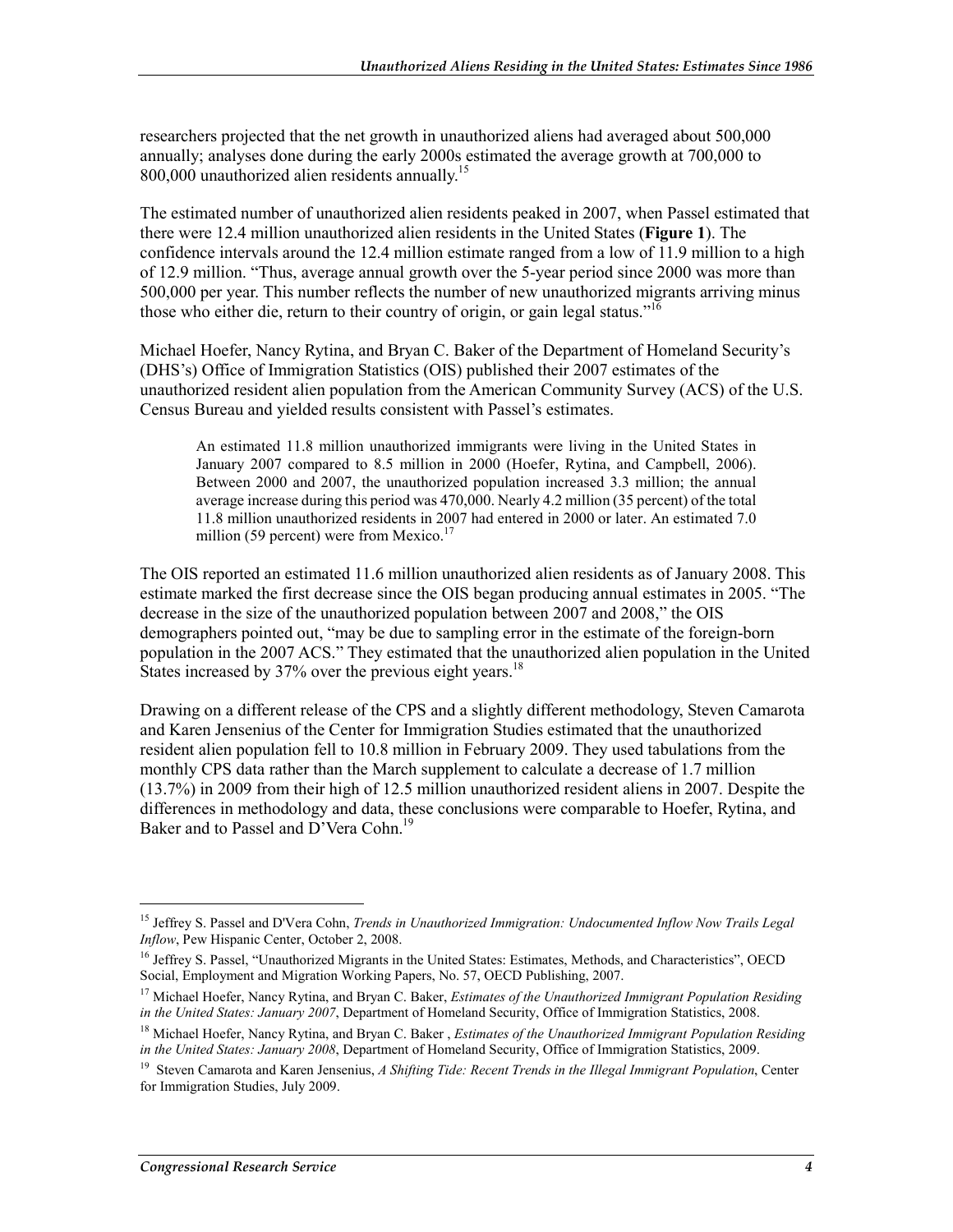More recently, Camarota used a combined two-year sample of the CPS (March 2010 and 2011) to estimate 10.5 million unauthorized resident aliens. He pointed out:

It must also be remembered that these figures are only for those in the CPS, not those missed by the survey. Estimates prepared by other researchers often adjust for undercount in Census Bureau data. While there is debate about the number missed, most research indicates that roughly 10 percent of illegals are not counted in Census Bureau surveys such as the CPS. Thus, the true size of the illegal population could be  $11.5$  million.<sup>20</sup>

By 2010, most published estimates showed a continued decline in the number of the unauthorized alien residents. Analyses of both the CPS and the ACS data indicated that the estimated number dropped in 2008 and in 2009 before leveling off in 2010. According to Passel and Cohn, "The decline in the population of unauthorized immigrants from its peak in 2007 appears due mainly to a decrease in the number from Mexico, which went down to 6.5 million in 2010 from 7 million in 2007 $^{321}$ 

#### **Updated Estimates Based Upon 2010 Census**

In 2012, OIS updated their initial 2010 unauthorized estimates, which used Census 2000 population weights updated for births, deaths, and internal and international migration, from 10.8 million to 11.6 million. The revised 2010 estimates are only for the total unauthorized population. OIS indicated that they made other changes, most notably improving the 2011 estimates of the legally resident foreign-born population with the addition of approximately 100,000 LPRs who were not originally included in the annual LPR flow data between 2001 and 2010 because of late or delayed record keying. Hoefer, Rytina, and Baker wrote, "(C)onsidering that the revised 2010 estimate—which is based on more recent data—is higher than the reported estimate, it is possible that the DHS unauthorized estimates for 2005-2009 also underestimate the unauthorized immigrant population." Despite their upward revision in estimates, they concluded: "it is unlikely that the unauthorized immigrant population increased thereafter given relatively high U.S. unemployment, improved economic conditions in Mexico, record low numbers of apprehensions of unauthorized immigrants at U.S. borders, and greater levels of border enforcement."22

### **Analysis from the March Current Population Survey**

The annual March CPS provides detailed socioeconomic data that are not available in the monthly CPS, shedding further light on the traits and trends in authorized migration. As **Figure 2**

<sup>20</sup> Steven A. Camarota, *Immigrants in the United States: A Profile of America's Foreign-Born Population*, Center for Immigration Studies, August 2012, pp. 69-75, http://www.cis.org/articles/2012/immigrants-in-the-united-states-2012.pdf.

<sup>&</sup>lt;sup>21</sup> Jeffrey S. Passel and D'Vera Cohn, *Unauthorized Immigrant Population: National and State Trends, 2010, Pew* Hispanic Center, February 1, 2011.

 $22$  The estimated number of 1980–2009 foreign-born entrants in the ACS on January 1, 2010, was calculated by taking the January 1, 2011, estimate and increasing it by the expected mortality and emigration estimated to have occurred during the previous 12 months. Mortality rates for the legally resident population were updated with 1999-2001 life tables from the National Center for Health Statistics to more closely reflect the median date of entry. Michael Hoefer, Nancy Rytina, and Bryan C. Baker , *Estimates of the Unauthorized Immigrant Population Residing in the United States: January 2011*, Department of Homeland Security, Office of Immigration Statistics, 2012.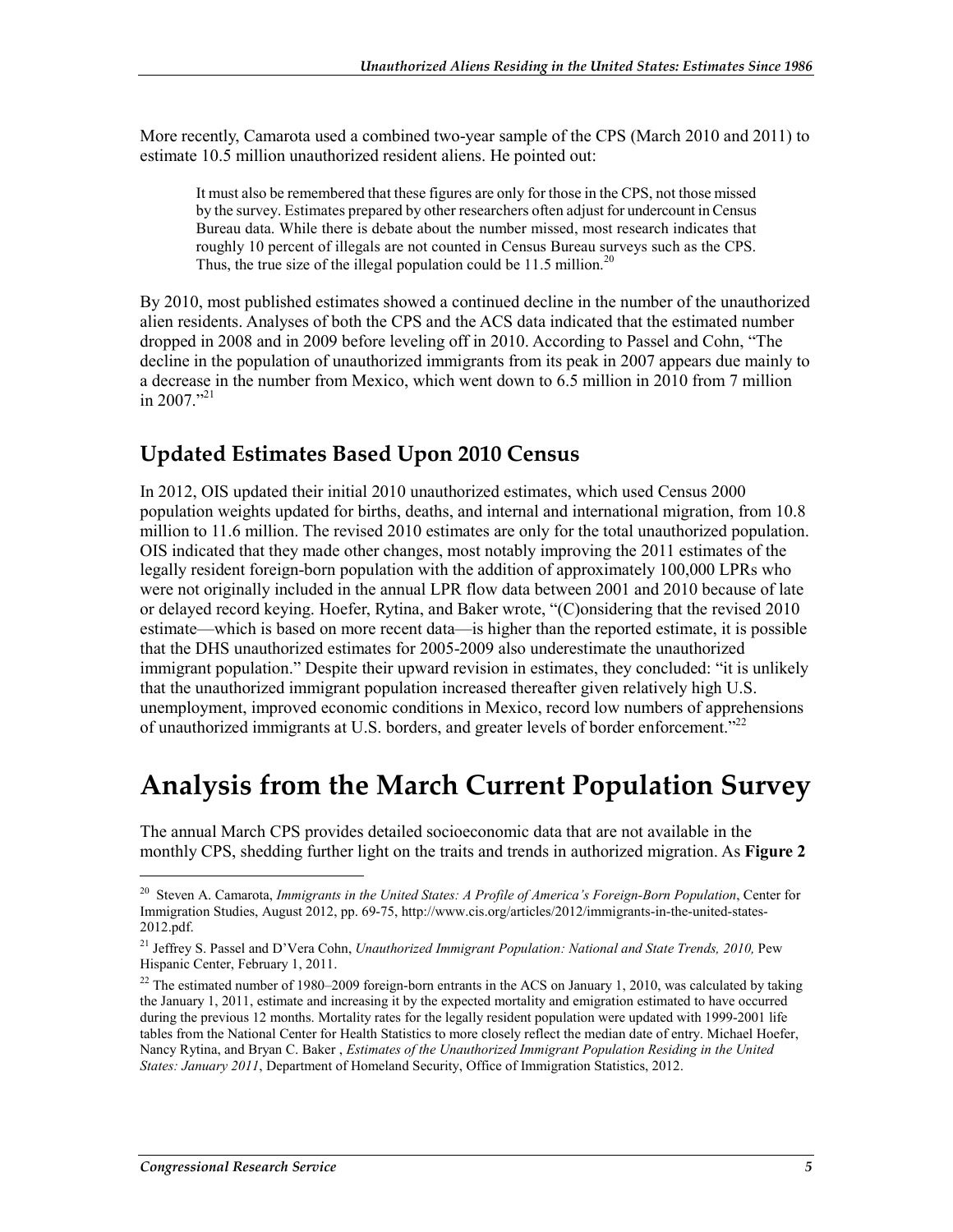illustrates, the 2010 distribution of the unauthorized population by region of origin was similar to Woodrow and Passel's analysis of the 1986 data, despite the growth in overall numbers from 3.2 million in 1986 to 11.2 million in 2010. There were 2.6 million, or 23%, from Latin American countries (excluding Mexico) in 2010. Asia's share of the unauthorized alien residents appeared to have grown over this period (from 6% to 11%), and the estimated numbers of unauthorized resident aliens from Asia rose from 0.2 million in 1986 to 1.3 million in 2010.<sup>23</sup>





**Source:** CRS presentation of analysis of Current Population Survey data conducted by Karen Woodrow and Jeffrey Passel (1990), and Jeffrey Passel and D'Vera Cohn (2011).

**Note:** Canada is grouped with North and South America (excluding Mexico) in 1986 and with Europe in 2010.

In 1986, 69% of the unauthorized aliens residing in the United States were estimated to be from Mexico, compared with 58% in 2010. While the sheer number of unauthorized Mexicans residing in the United States increased substantially from 2.1 million in 1986 to a peak of almost 7 million in 2007, the estimated number fell to 6.1 million in 2011. "The sharp downward trend in net migration from Mexico began about five years ago," writes Passel, Cohn, and Gonzalez-Barrera, "and has led to the first significant decrease in at least two decades in the unauthorized Mexican population."24

 $23$  Ibid.

<sup>24</sup> Jeffrey Passel, D'Vera Cohn, and Ana Gonzalez-Barrera, *Net Migration from Mexico Falls to Zero—and Perhaps*  (continued...)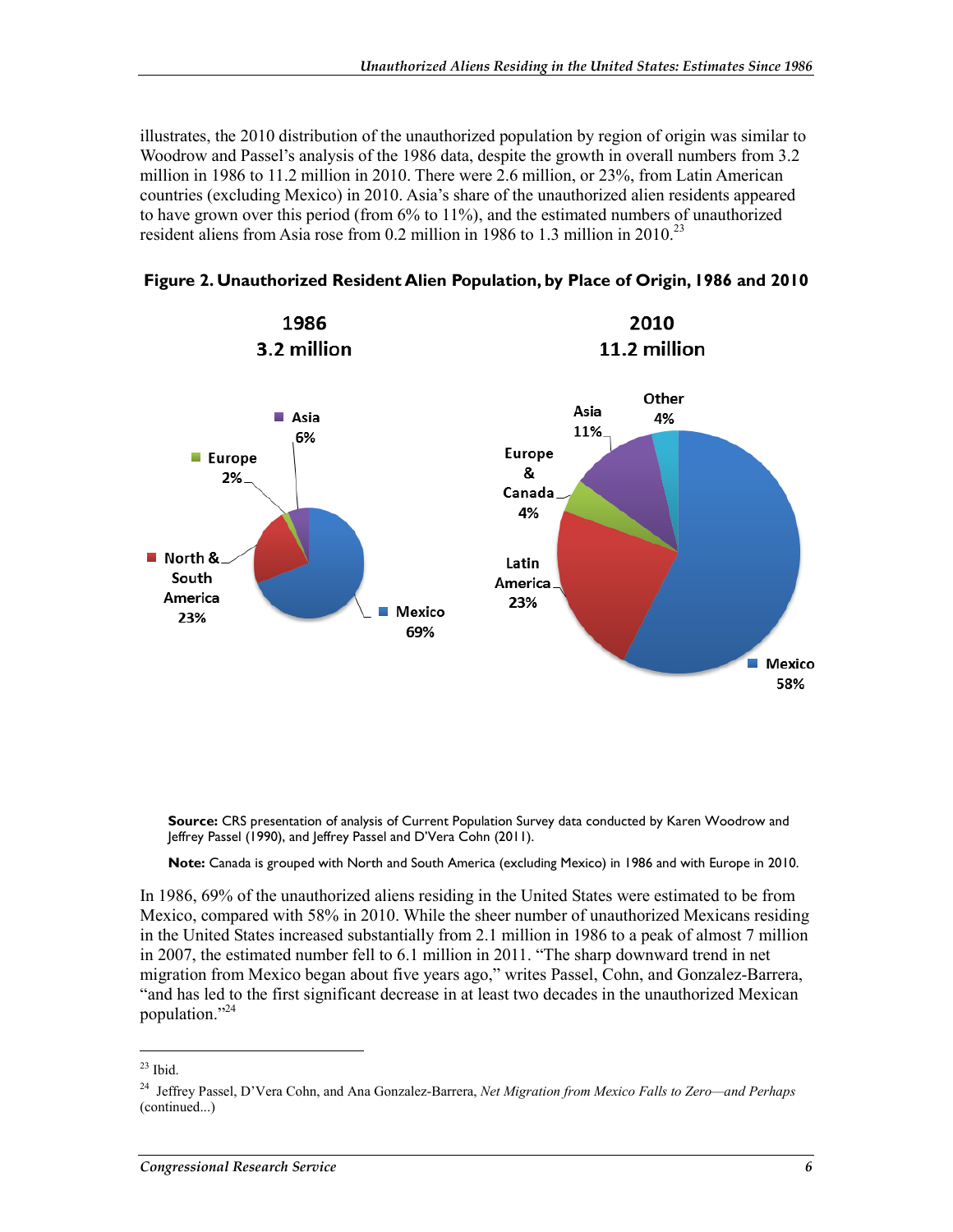

**Figure 3. Unauthorized Resident Alien Population, by State**  Estimates for 2010

**Source:** CRS presentation of analysis of Current Population Survey data conducted by Jeffrey Passel & D'Vera Cohn (2011).

**Notes:** Passel and Cohn report that there were no states in 2010 with an estimated unauthorized alien population between 825,000 and 1,650,000.

Passel and Cohn's analysis of the 2010 CPS finds that about one-third of the estimated 11.2 million unauthorized aliens resided in two states: California and Texas, as the map reproduced in **Figure 3** shows. Another group of states—Florida, New York, New Jersey, and Illinois—have unauthorized resident alien populations exceeding half a million. Passel and Cohn also observed declines in the number of unauthorized resident aliens.

The four individual states where the number of unauthorized immigrants declined from March 2007 to March 2010 were New York, Florida, Virginia and Colorado. Additionally, the combined unauthorized immigrant population in Arizona, Nevada and Utah also decreased during that period, although the change was not statistically significant for any of those states individually. $25$ 

<sup>(...</sup>continued)

*Less*, Pew Hispanic Center, April 23, 2012, http://www.pewhispanic.org/files/2012/04/Mexican-migrantsreport\_final.pdf.

<sup>&</sup>lt;sup>25</sup> Jeffrey S. Passel and D'Vera Cohn, *Unauthorized Immigrant Population: National and State Trends, 2010, Pew* (continued...)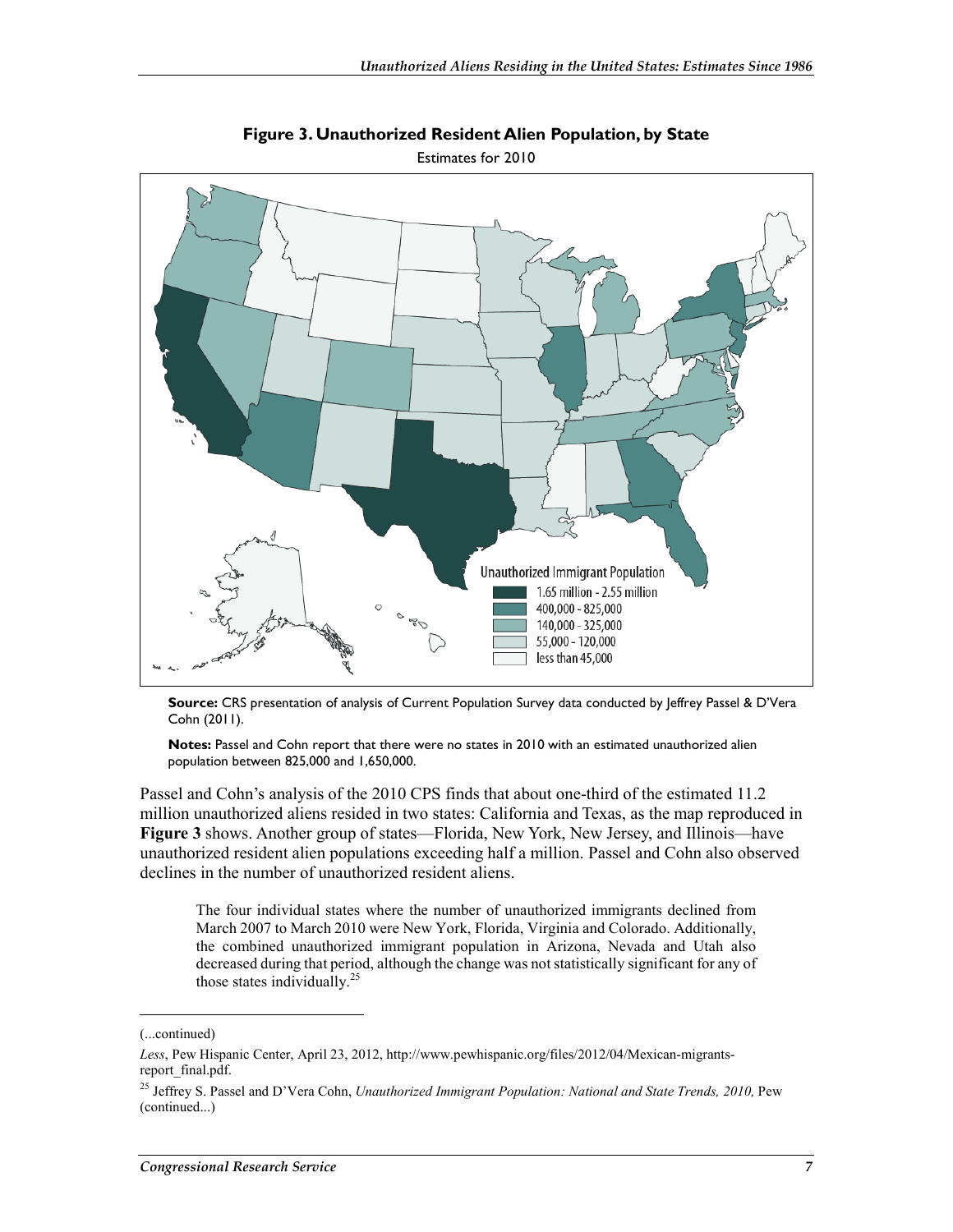They also found that the combined unauthorized resident alien population of Arizona, Nevada, and Utah decreased from an estimated 850,000 in 2007 to an estimated 700,000 in 2010.<sup>26</sup>

As part of an earlier analysis, Passel and Cohn also calculated estimates of the number of households with unauthorized aliens. They reported that the number of persons living in families in which the head of the household or the spouse was an unauthorized alien was an estimated 16.6 million in 2008. They also reported that there were an estimated 1.5 million unauthorized children and an estimated 4.0 million citizen children who were living in families in which the head of the family or a spouse was unauthorized in  $2008.<sup>27</sup>$ 

## **Analysis from the American Community Survey**

The American Community Survey (ACS) is a national sample survey that consists of nonoverlapping samples from which the U.S. Census Bureau collects monthly household data over the course of a year. It was tested in 2000 and fully implemented in  $2005$ <sup>28</sup> Although it does not enable the post-1986 time series analysis that the CPS offers, it has a larger sample size. As a result, OIS demographers Hoefer, Rytina, and Baker decided: "The ACS was selected for the estimates because of its large sample size, about 3 million households in 2007 compared to 100,000 for the March 2008 Current Population Survey, the primary alternative source of national data on the foreign-born population."29 They drew on the larger sample size of the ACS to analyze changes in the unauthorized resident alien population between 2000 and 2010.

As has been the case for many years, California continued to be the top state of residence of the unauthorized population in 2011, with an estimated 2.8 million (**Figure 4**). However, California's share of the total unauthorized population declined from 30% in 2000 to 25% in 2011, according to the OIS demographers. While the map in **Figure 3** puts Texas on a par with California, the OIS analysis of the ACS data estimates that Texas has 1 million less than California—1.8 million unauthorized residents.

(...continued)

Hispanic Center, February 1, 2011.

 $26$  Ibid.

<sup>27</sup> Jeffrey S. Passel and D'Vera Cohn, *A Portrait of Unauthorized Immigrants in the United States*, Pew Hispanic Center, April 14, 2009. For further analysis and a discussion of selected policy implications of mixed immigration status families, see CRS Report RL34500, *Unauthorized Aliens' Access to Federal Benefits: Policy and Issues*, by Ruth Ellen Wasem.

<sup>&</sup>lt;sup>28</sup> Development of the ACS began in 1994, and the Census Bureau fielded it along side the decennial census in 2000.

<sup>29</sup> Michael Hoefer, Nancy Rytina, and Bryan C. Baker , *Estimates of the Unauthorized Immigrant Population Residing in the United States: January 2010*, Department of Homeland Security, Office of Immigration Statistics, 2011.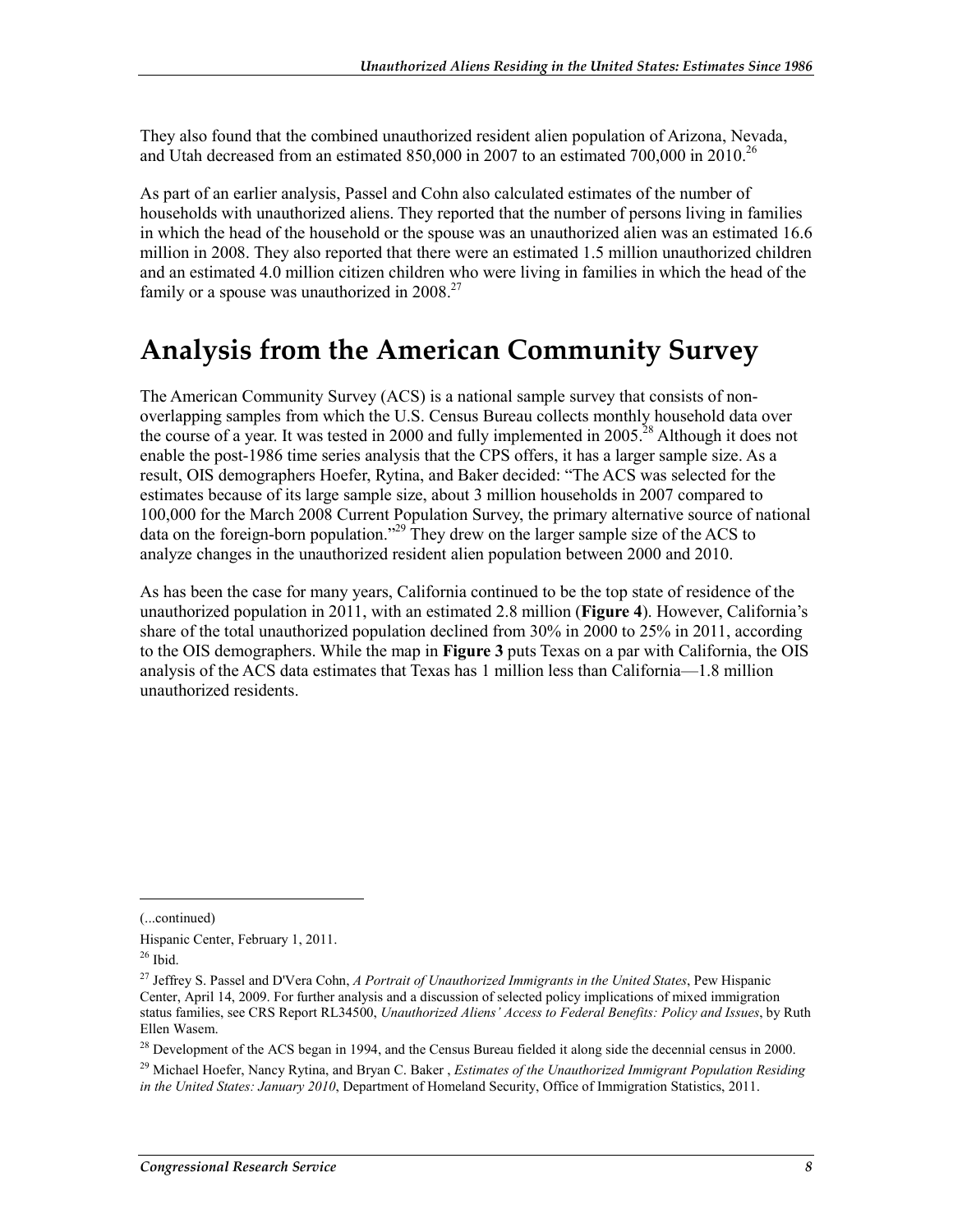

**Figure 4. Top 10 States with Unauthorized Resident Aliens** 

**Source:** CRS presentation of American Community Survey data analyzed by Michael Hoefer, Nancy Rytina, and Bryan Baker (2012).

**Note:** Hoefer, Rytina, and Baker produced slightly different state estimates with the ACS data than Passel and Cohn did with the CPS data.

Hoefer, Rytina, and Baker reported that the state of California had more unauthorized residents than any other state—an estimated 2.57 million unauthorized aliens in 2010.

As **Figure 4** depicts, Florida had 740,000, ranking it third in unauthorized alien residents. Florida, however, was the only state among the top 10 to have a decline in the estimated number of unauthorized alien residents, an 8% decrease from 0.8 million to 0.74 million. Among the 10 leading states of residence of the unauthorized population in 2011, OIS reported that those with the greatest percentage increases in unauthorized aliens from 2000 to 2011 were Georgia (95%), Texas (64%), North Carolina (53%) and Washington (51%).<sup>30</sup>

Migrants from Mexico continued to dominate the unauthorized alien population in the ACS, as **Figure 5** illustrates, and as they had in the CPS data shown in **Figure 2.** The OIS demographers estimated that the unauthorized resident alien population from Mexico increased from 4.7 million in 2000 to 6.8 million in 2011, an estimate larger than Passel and Cohn's estimate of 6.1 million unauthorized resident alien population from Mexico in 2011. The 10 leading countries of origin represented over 80% of the unauthorized alien population in 2011 and are presented in **Figure 5.** The other top source countries were El Salvador, Guatemala, Honduras, the Philippines, India,

 $30$  Ibid.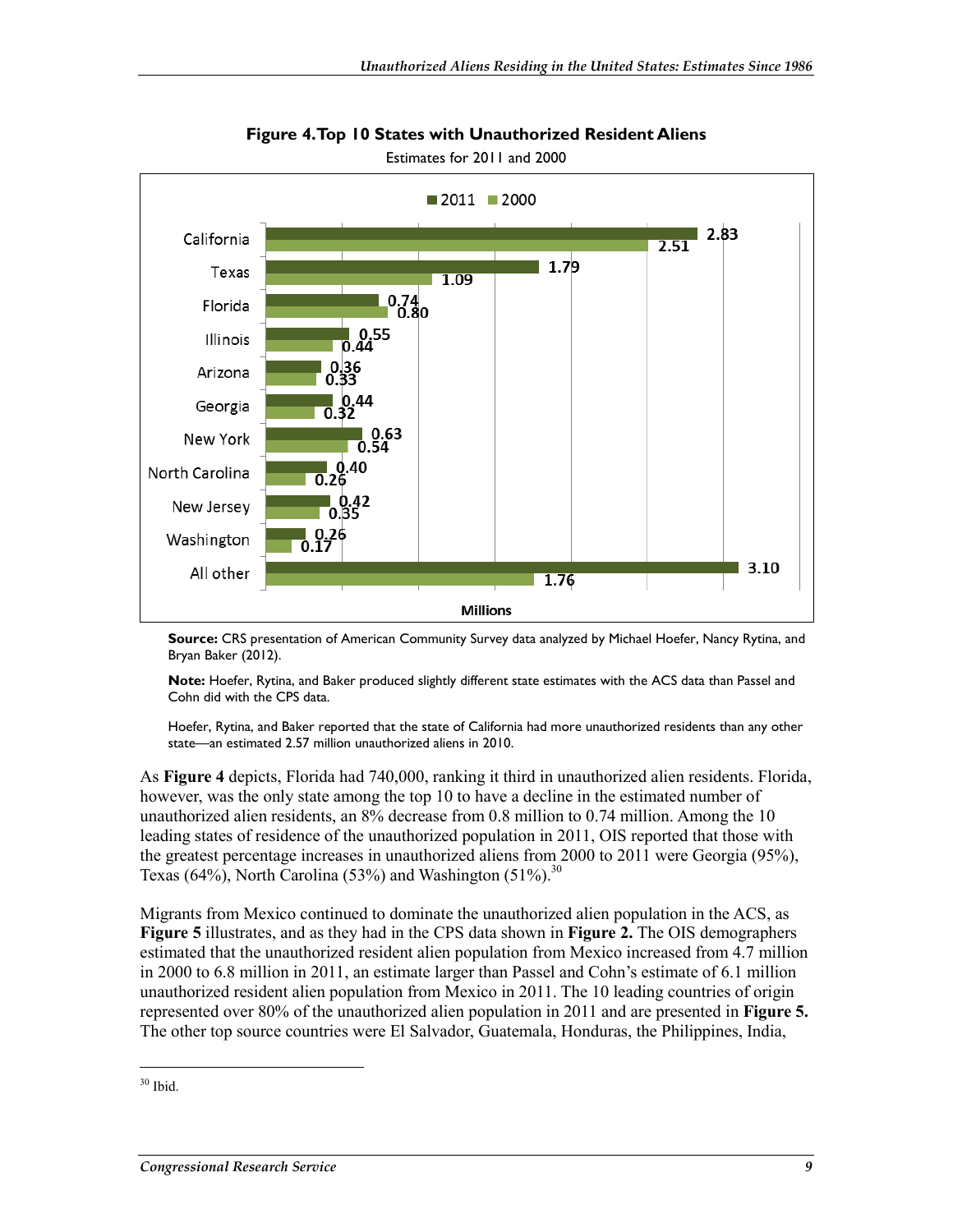Ecuador, Vietnam, Korea, and China. Asian nations made up five of the top 10 source countries for unauthorized resident aliens in  $2011$ .<sup>31</sup>



**Figure 5. Top 10 Source Countries of Unauthorized Resident Aliens** 

Estimates for 2011 and 2000

**Source:** CRS presentation of American Community Survey data analyzed by Michael Hoefer, Nancy Rytina, and Bryan Baker (2012).

In terms of the percentage change from 2000 to 2011, Honduras led among the top 10 source countries with a 132% increase. India's percentage change from 2000 to 2011 was 94%, and Ecuador and Guatemala were 83% and 82%, respectively. Interestingly, Vietnam became a top 10 source country as much because of the decrease among other source countries (from 1.94 million in 2000 to 1.75 million in 2011) as its increase from 0.16 million in 2000 to 0.17 million in  $2011^{32}$ 

 $31$  Ibid.

 $32$  Ibid.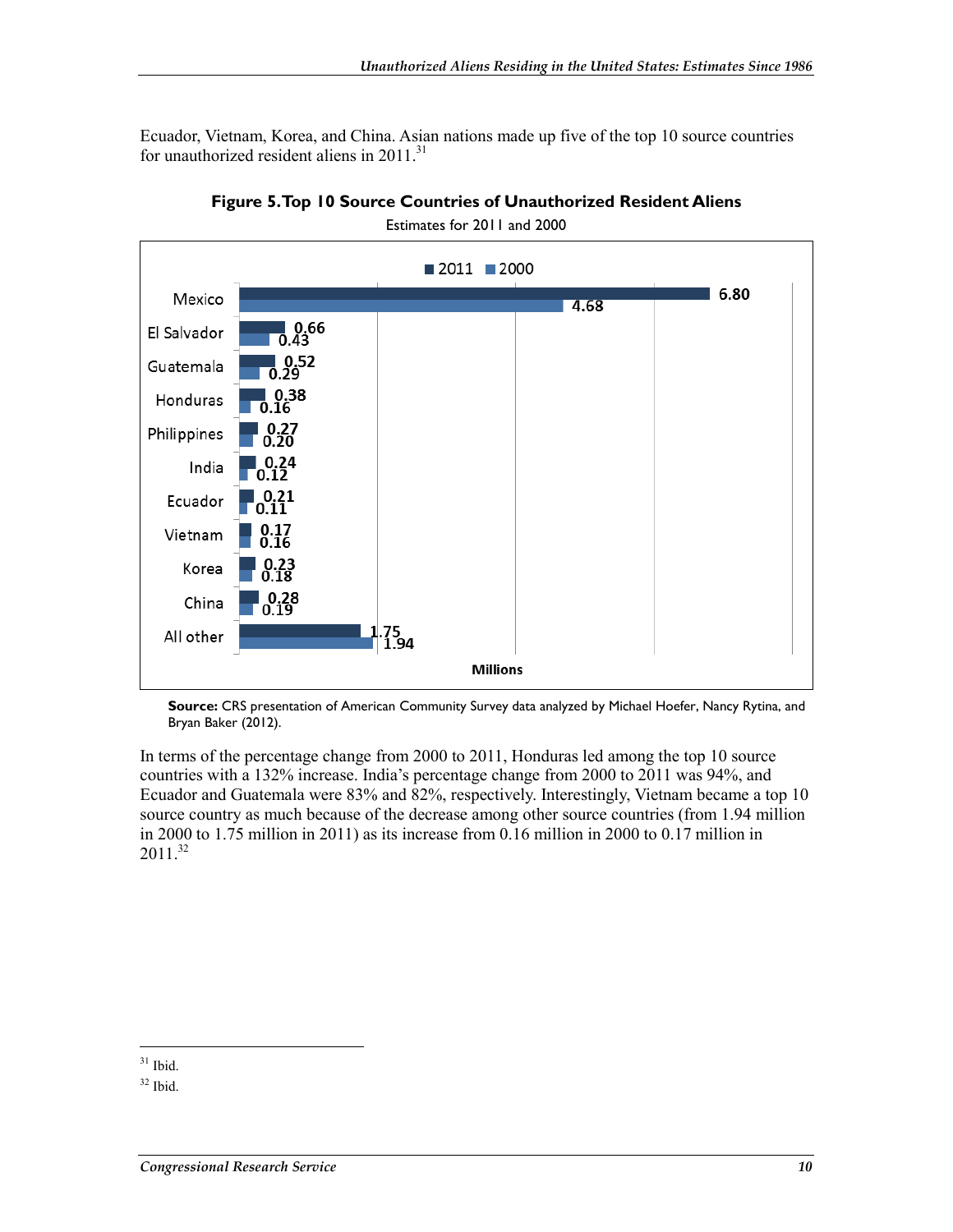

#### **Figure 6. Age Distribution of Unauthorized Resident Aliens in 2011, by Gender**

**Source:** CRS presentation of American Community Survey data analyzed by Michael Hoefer, Nancy Rytina, and Bryan Baker (2012).

Although the stereotypic image of an unauthorized alien is a young male, females have made up a sizeable minority of the unauthorized alien population for many years.<sup>33</sup> The OIS demographers estimated over 5.3 million females among the unauthorized alien population in 2011. Males comprised the majority—an estimated 6.1 million or 53%—of the unauthorized alien population in 2011. As **Figure 6** illustrates, unauthorized resident males tended to cluster in the peak working age groups of 18-24, 25-34, and 35-44. Although not larger in actual numbers, unauthorized resident females are more likely than males to be among those 17 and younger as well as those age 45 and older, according to the OIS demographers.<sup>34</sup>

**Figure 7** depicts that the portion of the resident unauthorized population that arrived from 2005 to 2010 was estimated to be 14%, the lowest five-year interval since 1980-1984 (7%).<sup>35</sup> The

<sup>&</sup>lt;sup>33</sup> Comparatively, the gender split on the aliens who legalized through §245A of IRCA was 56% male and 44% female. Shirley J. Smith, Roger G. Kramer, and Audrey Singer, *Characteristics and Labor Market Behavior of the Legalized Population Five Years Following Legalization*, U.S. Department of Labor Division of Immigration Policy and Research, May 1996.

<sup>&</sup>lt;sup>34</sup> Michael Hoefer, Nancy Rytina, and Bryan C. Baker, *Estimates of the Unauthorized Immigrant Population Residing in the United States: January 2010*, Department of Homeland Security, Office of Immigration Statistics, 2011.

<sup>&</sup>lt;sup>35</sup> The assumption is that any unauthorized alien who arrived before 1980 and is still living in the United States became a legal resident through the Immigration Reform and Control Act (IRCA) of 1986.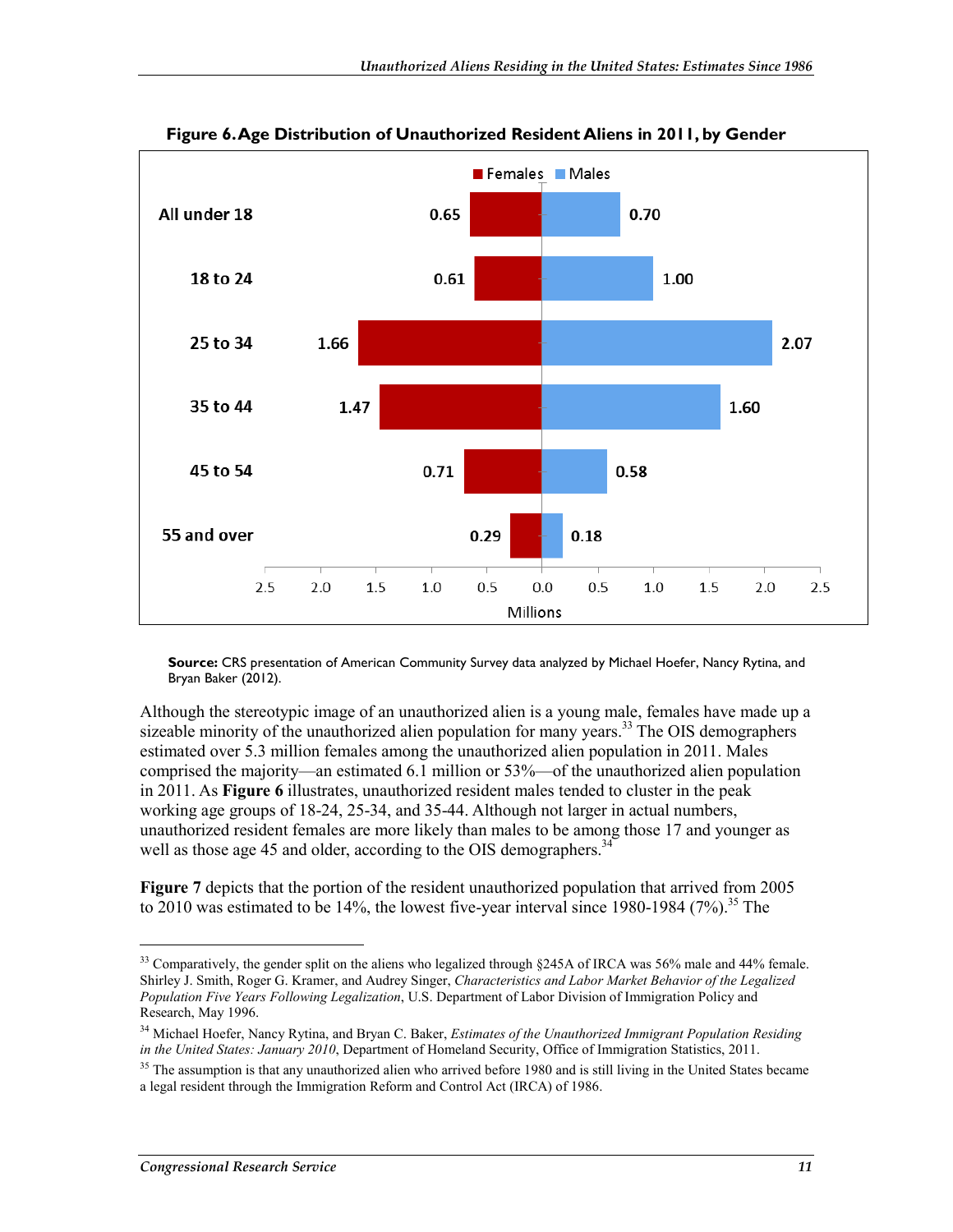largest five-year interval was 2000-2004, during which an estimated 3.3 million unauthorized alien residents came to the United States. 36 Reportedly, unauthorized aliens from Mexico arrived at an average of 500,000 annually during this period. A nearly comparable number of unauthorized residents—3 million—arrived during the prior five-year period (1995-1999). Only 1.6 million unauthorized resident aliens came to the United States during 2005-2010. These data further suggest that the rate of unauthorized migration slowed in recent years.



**Figure 7. Unauthorized Resident Aliens in 2011, by Reported Year of Arrival** 

**Source:** CRS presentation of American Community Survey data analyzed by Michael Hoefer, Nancy Rytina, and Bryan Baker (2012).

## **Analysis of the Monthly Current Population Survey**

Steven Camarota and Karen Jensenius of the Center for Immigration Studies used the monthly CPS data to estimate that the unauthorized resident alien population has fallen from 12.5 million in 2007 to 10.8 million in 2009. Their analysis of the monthly data from January 2000 through January 2009 found that their estimate of the unauthorized alien population generally tends to be

 $36$  Ibid.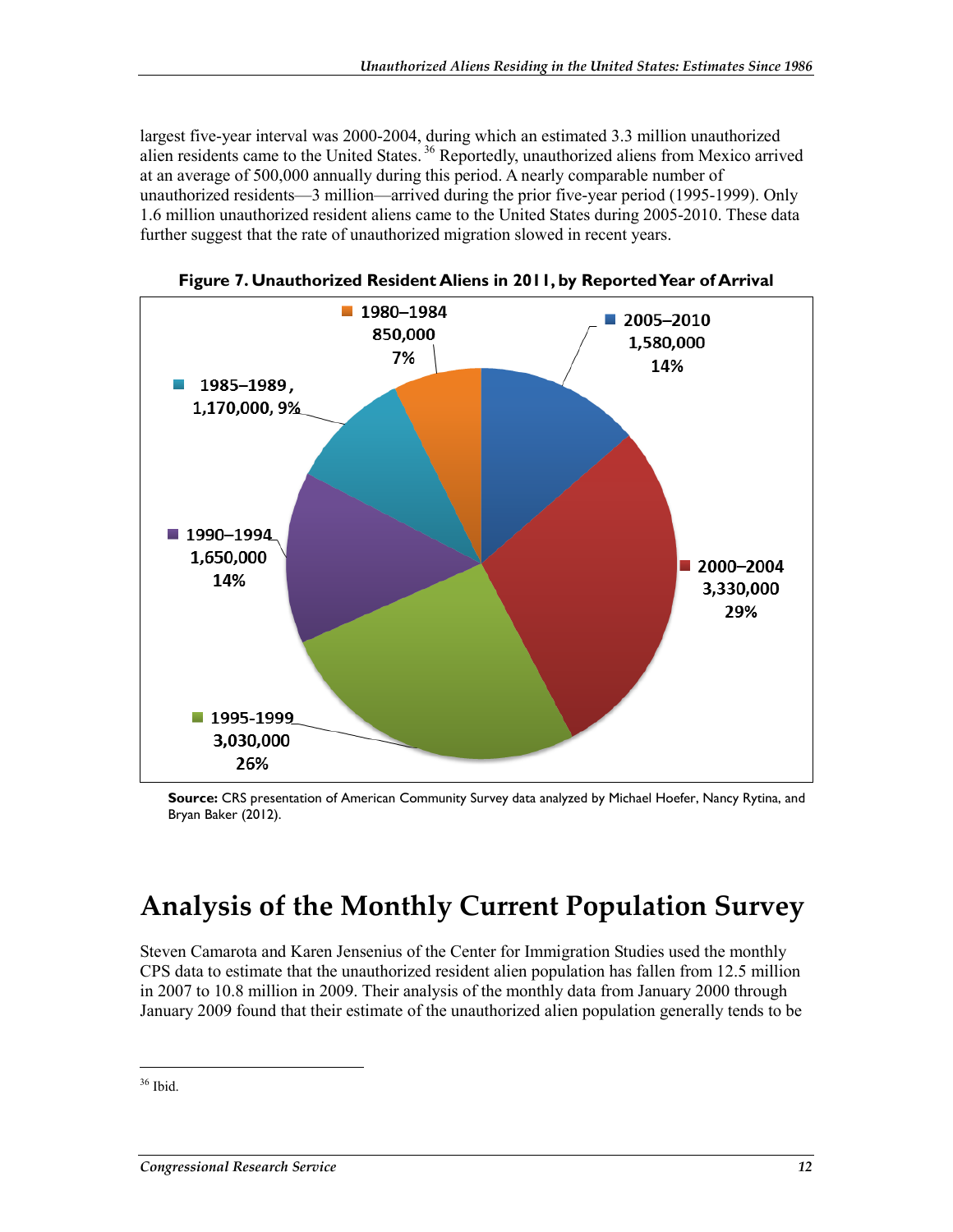larger in the spring and summer, when employment in agriculture, hospitality, and construction tends to rise, although this pattern was not evidenced every year.<sup>37</sup>

The monthly CPS provides more timely data, but offers much more limited demographic, immigration, and citizen information than the annual March CPS Supplement or the annual ACS. In the absence of more detailed immigration data, Camarota and Jensenius opted to use Hispanics aged 18 to 40 who have no more than a high school diploma for what they call "likely illegal population" or their proxy for unauthorized migration.<sup>38</sup> They then offered the following observation:

[S]ince the peak in July 2007, the likely illegal Mexican population has declined 13.4 percent through February of this year…. On average, since January of 2008 the likely illegal population is about 7 percent lower each month compared to same month in the prior year. This is true through the first quarter of 2009. As already discussed, if we compare the twoyear period of the first quarter of 2007 (which is reported as February) to the first quarter of 2009 we find a total decline of 10.9 percent in the likely illegal population.<sup>3</sup>

They posited that "the observed decline must be due to a combination of less-educated young Hispanic immigrants leaving the country and fewer entering the country." Acknowledging that their analysis was over simplified and not inclusive of other factors likely to reduce unauthorized migration, Camarota and Jensenius estimated that out-migration of those Mexicans aged 18-40 who have no more than a high school diploma might have been more than twice as large in the 2006 to 2009 period as in the 2002 to 2005 period.<sup>40</sup>

## **Contributing Factors**

The research points to various factors that have contributed to the increase in unauthorized resident aliens over the past two decades as well as a leveling off of these trends in recent years. Historically, unauthorized migration is generally attributed to the "push-pull" of prosperity-fueled job opportunities in the United States in contrast to limited or nonexistent job opportunities in the sending countries.<sup>41</sup> Accordingly, the economic recession that began in December 2007 may have curbed the migration of unauthorized aliens, particularly because sectors that traditionally rely on unauthorized aliens, such as construction, services, and hospitality, have been especially hard hit.

Some researchers maintain that lax enforcement of employer sanctions for hiring unauthorized aliens facilitated the "pull" for many years and that the ratcheting up of work site enforcement in

<sup>&</sup>lt;sup>37</sup> The monthly CPS is based upon a sample of about 55,000 households compared to approximately 80,000 for the expanded March Supplement of the CPS. Camarota and Jensenius' analysis is based upon a three-month moving average of the monthly CPS. Steven Camarota and Karen Jensenius, *A Shifting Tide: Recent Trends in the Illegal Immigrant Population*, Center for Immigration Studies, July 2009.

<sup>&</sup>lt;sup>38</sup> "We estimate that three-fourths of these young, less-educated, foreign-born Hispanic adults are illegal aliens and that roughly two-thirds of all adult illegal aliens are young, less-educated, Hispanic immigrants. This population can be seen as the likely illegal immigrant population." Steven Camarota and Karen Jensenius, *A Shifting Tide: Recent Trends in the Illegal Immigrant Population*, Center for Immigration Studies, July 2009.

<sup>39</sup> Steven Camarota and Karen Jensenius, *A Shifting Tide: Recent Trends in the Illegal Immigrant Population*, Center for Immigration Studies, July 2009.

 $40$  Ibid.

<sup>41</sup> For further analysis, see CRS Report RL32982, *Immigration Issues in Trade Agreements*, by Ruth Ellen Wasem.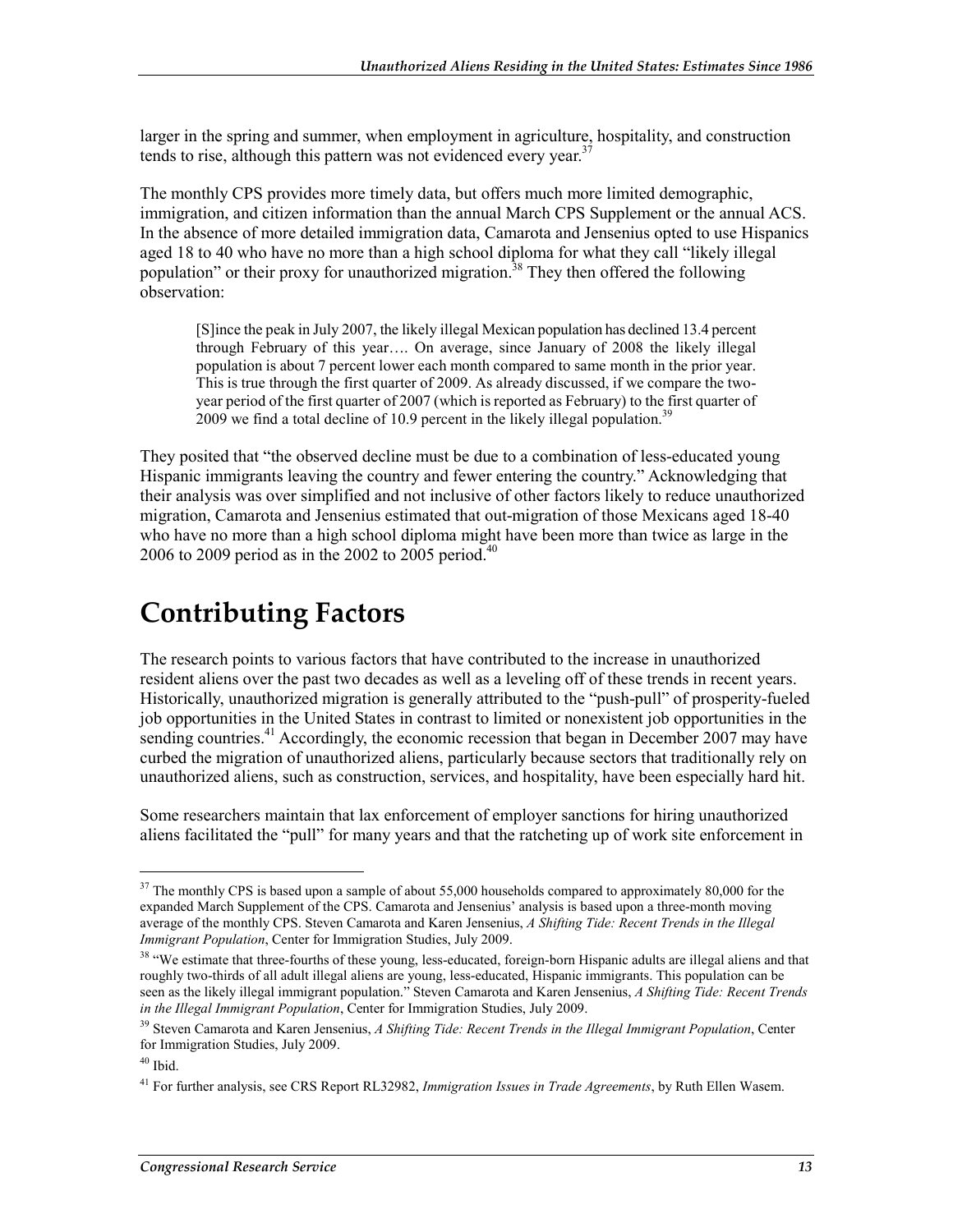2007 and 2008 has subsequently mitigated the flow.<sup>42</sup> Trend data suggest a correlation, but it remains difficult to demonstrate this element empirically, especially because the increased worksite enforcement and removals were coincident with the housing downturn and the onset of the economic recession. $43$ 

Political instability or civil unrest at home is another element that traditionally has induced people to risk unauthorized migration.<sup>44</sup> Asylum seekers who enter the United States illegally have always been included in the estimates of the unauthorized alien population. Asylum claims ebbed and flowed in the 1980s and peaked in FY1996. Since FY1997, defensive asylum claims dropped by 53% by FY2009. Comparatively, asylum seekers have become a smaller share of the unauthorized resident alien population and do not account for the overall trends in the unauthorized resident aliens in recent years.<sup>45</sup>

Although most policy makers have assumed that tighter border enforcement reduces unauthorized migration, some researchers have observed that the strengthening of the immigration enforcement provisions, most notably by the enactment of the Illegal Immigration Reform and Immigrant Responsibility Act of 1996 (IIRIRA), may have inadvertently *increased* the population of unauthorized resident aliens. This interpretation, generally referred to as a caging effect, argues that IIRIRA's increased penalties for illegal entry, coupled with increased resources for border enforcement particularly after the September 11, 2001, terrorist attacks, stymied what had been a rather fluid movement of migratory workers along the southern border; this in turn raised the stakes in crossing the border illegally and created an incentive for those who succeed in entering the United States to stay.<sup>46</sup>

More recently, some maintain that strengthened border security measures, such as "enforcement with consequences" and coordinated efforts with Mexico to reduce illegal migrant recidivism

<sup>42</sup> CRS Report R40002, *Immigration-Related Worksite Enforcement: Performance Measures*, by Andorra Bruno.

<sup>43</sup> Steven Camarota and Karen Jensenius, *A Shifting Tide: Recent Trends in the Illegal Immigrant Population*, Center for Immigration Studies, July 2009; Pia M. Orrenius and Madeline Zavodny, "The Effects of Tougher Enforcement on the Job Prospects of Recent Latin American Immigrants," *ournal of Policy Analysis and Mangement*, vol. 28, no. 2 (Spring 2009).

<sup>44</sup> For a summary of this research, see Commission for the Study of International Migration and Cooperative Economic Development, *Unauthorized Migration: An Economic Development Response*, Appendix E, July 1990.

<sup>&</sup>lt;sup>45</sup> Not all humanitarian migrants are eligible for asylum or refugee status, and roughly 30% of all asylum cases in recent years have been approved. The legal definition of asylum in the INA is consistent with the refugee definition, which specifies that a refugee is a person who is unwilling or unable to return to his country of nationality or habitual residence because of a well-founded fear of persecution on account of race, religion, nationality, membership in a particular social group, or political opinion. CRS Report R41753, *Asylum and "Credible Fear" Issues in U.S. Immigration Policy* , by Ruth Ellen Wasem.

<sup>46</sup> Wayne Cornelius, "Death at the Border: Efficacy and Unintended Consequences of U.S. Immigration Control Policy," *Population and Development Review*, vol. 27, no.4 (December 2001); Wayne Cornelius, "Evaluating Recent US Immigration Control Policy: What Mexican Migrants Can Tell Us," in *Crossing and Controlling Borders: Immigration Policies and Their Impact on Migrants' Journeys*, ed. Mechthild Baumann, Astrid Lorenz, and Kerstin Rosenhow (Farmington, MI: Budrich Unipress Ltd, 2011); Thomas J. Espenshade, "Undocumented Migration to the United States: Evidence from a Repeated Trials Model," in *Undocumented Migration to the United States*, by Frank D. Bean, Barry Edmonston, and Jeffrey Passel (RAND Corporation, 1990); Douglas S. Massey, Jorge Durand, and Nolan J. Malone, *Beyond Smoke and Mirrors: Mexican Immigration in an Era of Economic Integration* (Russell Sage Foundation, 2002); and Jonathan Hicken, Mollie Cohen, and Jorge Narvaez, "Double Jeopardy: How U.S. Enforcement Policies Shape Tunkaseno Migration," in *Mexican Migration and the U.S. Economic Crisis*, ed. Wayne A. Cornelius, Davide FitzGerald, Pedor Lewin Fischer, and Leah Muse-Orlinoff (La Jolla, CA: University of California, San Diego Center for Comparative Immigration Studies, 2010).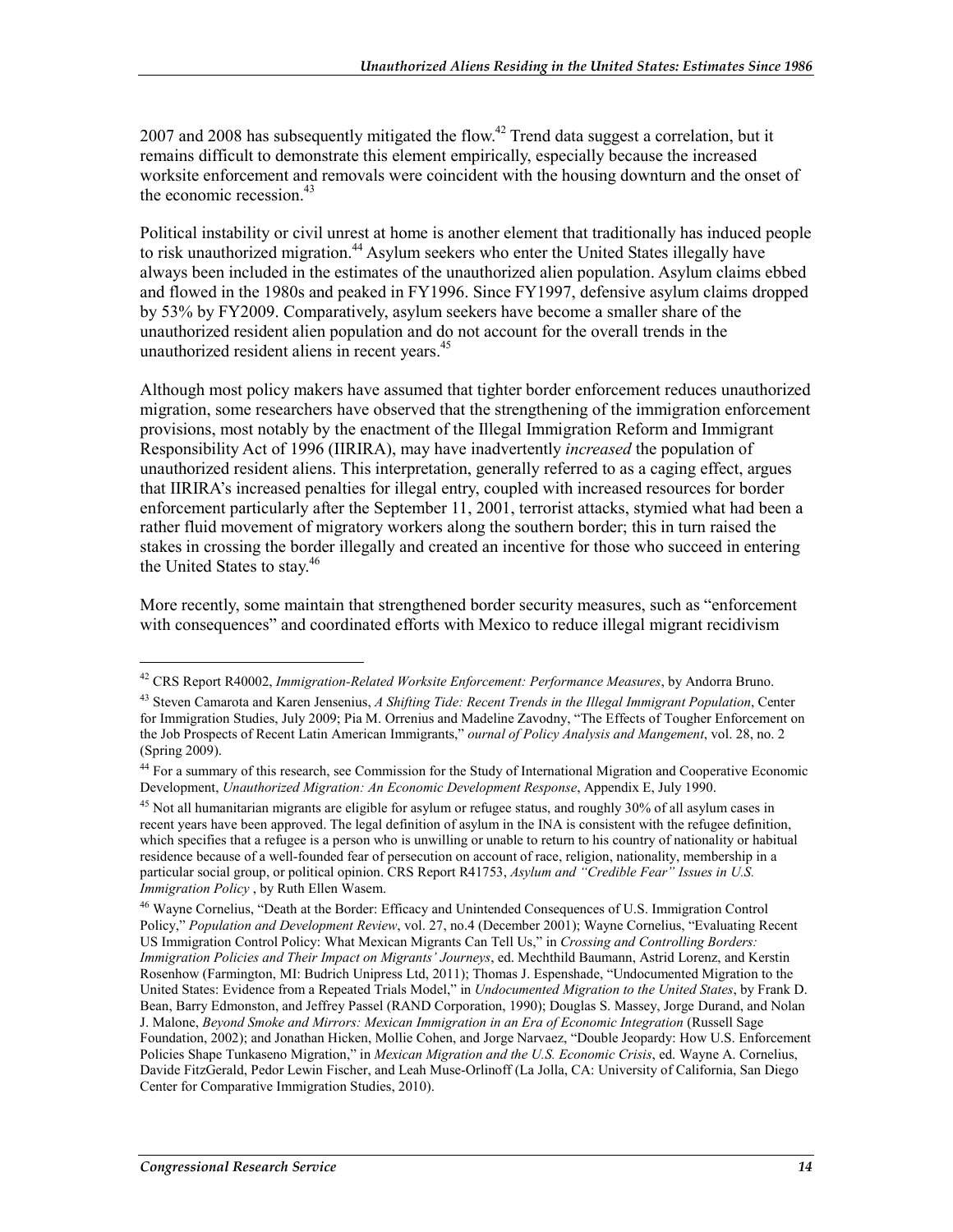may be having an impact.<sup>47</sup> The increased number of U.S. Border Patrol agents from 12,349 agents in FY2006 to 21,444 agents in FY2012 illustrates a clear inverse relationship with the leveling off of unauthorized migration over the same period. However, these border patrol resource trends also correlate with unemployment levels over this period. While the empirical evidence to support a causal link between strengthened border enforcement policies and reduced illegal migration has not been demonstrated, some researchers credit it as part of a constellation of factors holding down the flow.<sup>48</sup>

The current system of legal immigration is frequently cited as another factor that contributed to the growth in unauthorized alien residents.<sup>49</sup> There are statutory ceilings that limit the type and number of immigrant visas issued each year, which lead to wait-times for visas to become available to legally come to the United States.<sup>50</sup> Some observe that family members sometimes risk staying in the United States on an expired temporary visa or entering the United States illegally to be with their family while they wait for the visas to become available. It remains difficult, however, to demonstrate a causal link or to guarantee that increased levels of legal migration would absorb the current flow of unauthorized migrants.<sup>51</sup> The increase in the number of aliens deported from the United States annually from 189,026 in 2001 to 387,242 in 2010 might also have had a chilling effect on family members weighing illegal presence.<sup>52</sup>

Some observers point to more elusive factors—such as pronounced shifts in immigration enforcement priorities away from illegal entry to identifying and removing suspected terrorists and criminal aliens, or well-publicized legislative debates of possible "amnesty" legislation—as having magnet effects when they assess the increase in unauthorized resident aliens from 2000 to 2007. It is difficult to measure whether, or to what extent, these other phenomena have contributed to the flow of unauthorized resident aliens.

 $\overline{a}$ 

<sup>47</sup> For more on these policies, see CRS Report R42138, *Border Security: Immigration Enforcement Between Ports of Entry*, by Marc R. Rosenblum, pp. 8-12; and, CRS Report R42560, *Mexican Migration to the United States: Policy and Trends*, coordinated by Marc R. Rosenblum, p. 24.

<sup>&</sup>lt;sup>48</sup> Research on the impact of border control efforts tends to measure changes in apprehensions and illegal flows rather than changes in the number of unauthorized aliens who establish a residence in the United States. Scott Borger, Gordon Hanson, and Bryan Roberts "The Decision to Emigrate From Mexico," presentation at the Society of Government Economists annual conference, November 6 2012; U.S. Congress, House Homeland Security, Border and Maritime Security, *Does Administrative Amnesty Harm our Efforts to Gain and Maintain Operational Control of the Border?*, testimony of Ruth Ellen Wasem,  $112^{th}$  Cong.,  $1^{st}$  sess., October 4, 2011; and, U.S. Congress, House Homeland Security, Oversight, Investigations, and Management, *A Line in the Sand: Assessing Dangerous Threats to Our Nation's Borders*, testimony of Marc Rosenblum, 112<sup>th</sup> Cong., 2<sup>nd</sup> sess., November 16, 2012.

<sup>&</sup>lt;sup>49</sup> U.S. Congress, Senate Committee on the Judiciary, Subcommittee on Immigration, Refugees and Border Security, *Comprehensive Immigration Reform in 2009, Can We Do It and How?* 111<sup>th</sup> Cong., 1<sup>st</sup> sess., April 30, 2009.

<sup>50</sup> For analysis of immigration admissions, visa priority dates, and backlogs, see CRS Report RL32235, *U.S. Immigration Policy on Permanent Admissions*, by Ruth Ellen Wasem.

<sup>&</sup>lt;sup>51</sup> U.S. Congress, Senate Committee on the Judiciary, Subcommittee on Immigration, Refugees and Border Security, *Comprehensive Immigration Reform in 2009, Can We Do It and How?*  $111<sup>th</sup> Cong., 1<sup>st</sup> sess., April 30, 2009.$ 

<sup>52</sup> Department of Homeland Security, Office of Immigration Statistics, *Immigration Enforcement Actions: 2010*, June 2011, http://www.dhs.gov/xlibrary/assets/statistics/publications/enforcement-ar-2010.pdf.